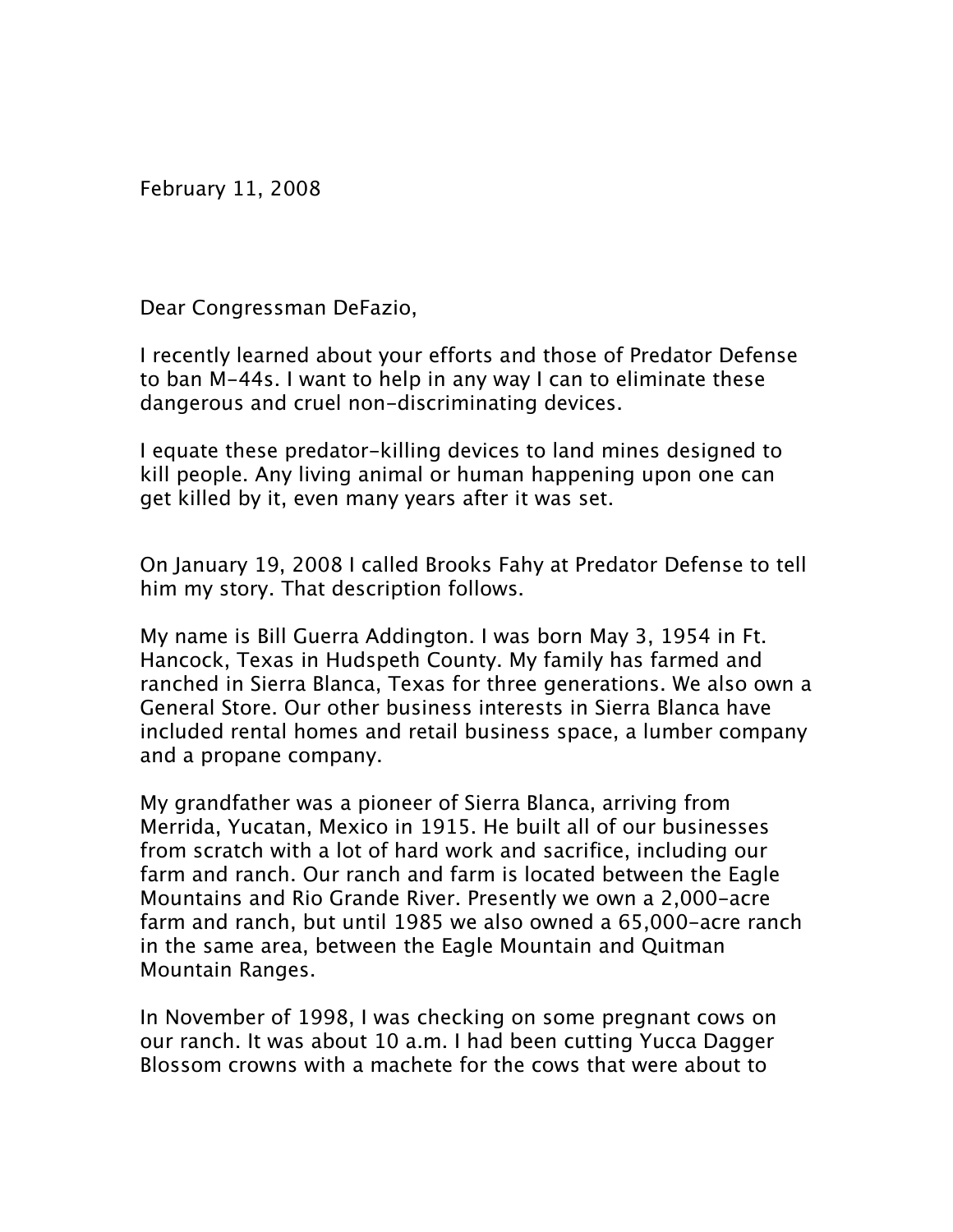give birth, as the blossoms are very nutritious and help the calves and mother cows to have a healthy birth event.

I went to check a small metal cattle-watering tank that had been dry for several years. We were planning to fix the float and pipe on it so it could supply water. I noticed what appeared to be a rusted rod sticking out of the ground about 15 feet form the watering tank. It appeared to me that the "metal rod" had been there for a long time, many years.

I thought this "metal rod" needed to be removed, because it was sticking up out of the ground and could injure one of our cows. Standing up, I bent over to pull the rod out of the ground. After I grabbed the top and moved the "metal rod" back and forth to remove it from the ground, it exploded in my hand. A cloud of yellow dust blew away from the rod and me to the southeast. My cousin, who was nearby, yelled, "What's happening?" I didn't answer as I was shocked by the explosion and pain coming from my right hand. I looked at my hand and saw it was all cut up and burned, and there was yellow powder all over it. The yellow powder was even burnt into the burns and cuts on my hand. My hand was bleeding and was starting to swell from the explosion trauma. I called to my cousin for help. He was already on his way to me when I had called to him. I remembered hearing about the government putting "coyote getters" on some public lands that were leased for ranching. But our county and west Texas has no public land and I was puzzled why a "coyote getter" would be on our private land. After my cousin reached me we both agreed I had been injured by a "coyote getter". My cousin said I was lucky we had a fairly strong wind, or the cyanide would have gotten in my face, mouth and eyes.

I just wanted to wash my hand off, to get the yellow powder off of it. I wiped my hand with my bandanna. We rode our horses about a mile to where our water and supplies were, as we had left our canteens and water containers there with our other supplies and tools. I washed my hands with a lot of water for about five minutes. Some of the yellow cyanide dust on and inside of my cut and burned hand would not wash off. We drove to the ranch house and I used warm water and soap to try to wash out the yellow cyanide dust. I did not get any more off of my hand; it was burnt inside the burns and cuts.